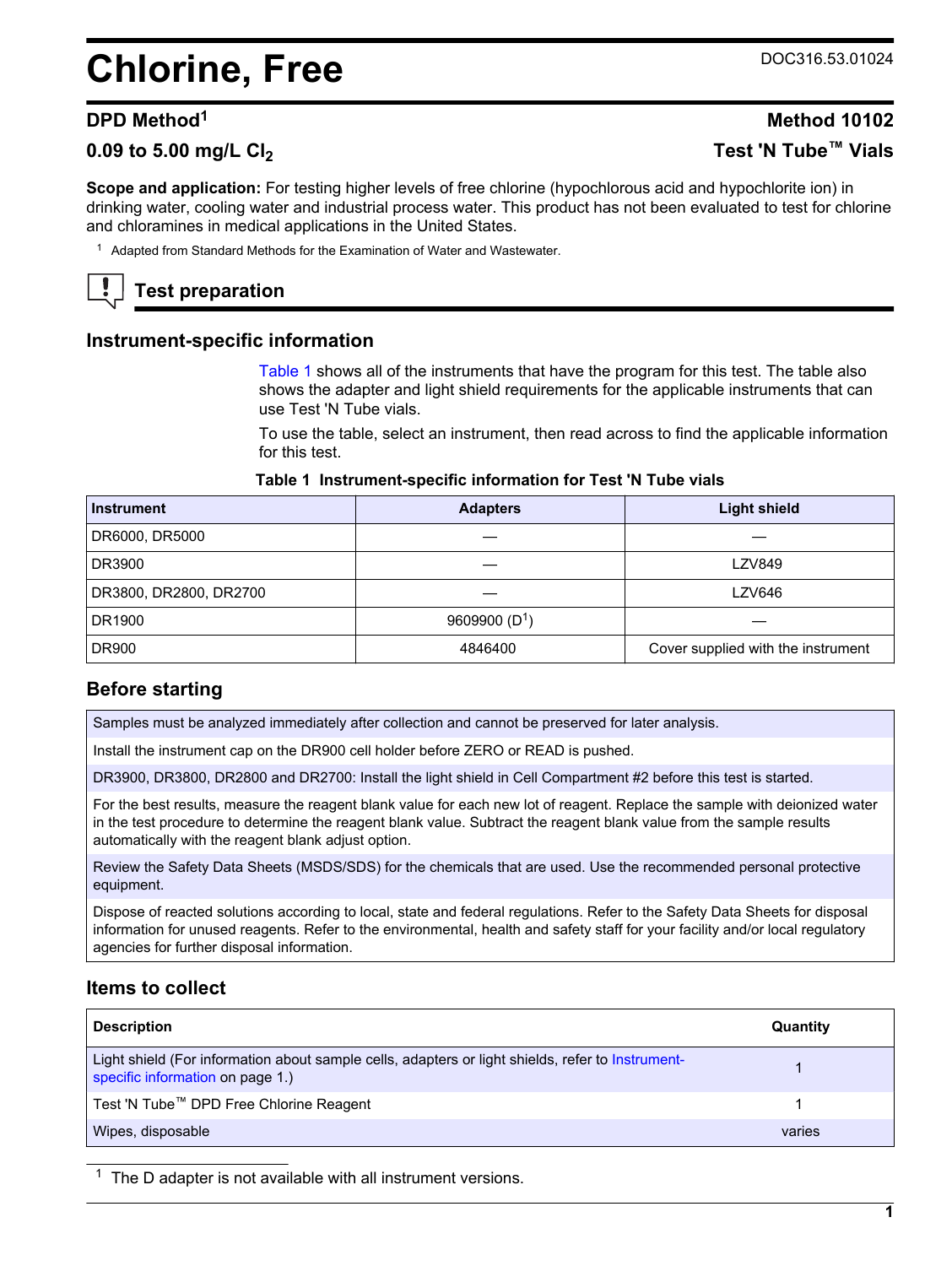Refer to [Consumables and replacement items](#page-4-0) on page 5 for order information.

# **Sample collection**

- Analyze the samples immediately. The samples cannot be preserved for later analysis.
- Chlorine is a strong oxidizing agent and is unstable in natural waters. Chlorine reacts quickly with various inorganic compounds and more slowly with organic compounds. Many factors, including reactant concentrations, sunlight, pH, temperature and salinity influence the decomposition of chlorine in water.
- Collect samples in clean glass bottles. Do not use plastic containers because these can have a large chlorine demand.
- Pretreat glass sample containers to remove chlorine demand. Soak the containers in a weak bleach solution (1 mL commercial bleach to 1 liter of deionized water) for at least 1 hour. Rinse fully with deionized or distilled water. If sample containers are rinsed fully with deionized or distilled water after use, only occasional pretreatment is necessary.
- Make sure to get a representative sample. If the sample is taken from a spigot or faucet, let the water flow for at least 5 minutes. Let the container overflow with the sample several times and then put the cap on the sample container so that there is no headspace (air) above the sample.

# **Test 'N Tube procedure**









**1.** Start program **89 Chlorine F&T TNT**. For information about sample cells, adapters or light shields, refer to [Instrument](#page-0-0)[specific information](#page-0-0) on page 1.

**2. Prepare the blank:** Fill an empty Test 'N Tube vial to the top of the label with sample.



**5.** Push **ZERO**. The display shows  $0.00$  mg/L  $Cl<sub>2</sub>$ .



**6. Prepare the sample:** Remove the cap from a Free Chlorine DPD Test 'N Tube. Fill the vial to the top of the label with sample.



**7.** Put the cap on the vial. Invert slowly for 20 seconds to dissolve the powder. A pink color shows if chlorine is in the sample.



**8.** Clean the sample vial.

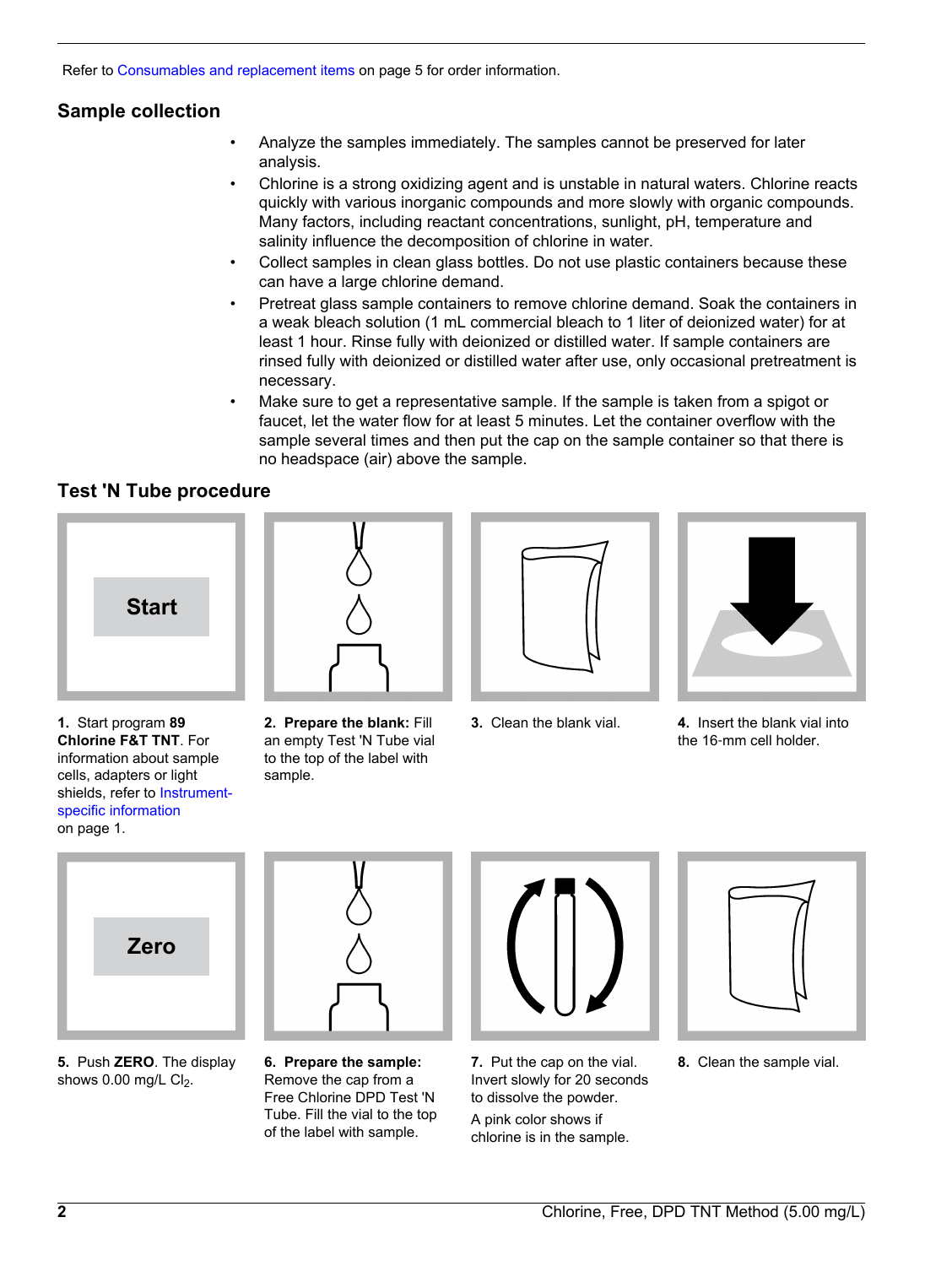

**Read**

**9.** Insert the sample vial into the 16‑mm cell holder. **10.** Push **READ**. Results show in mg/L  $Cl<sub>2</sub>$ .

# **Interferences**

| <b>Interfering substance</b>                                                        | <b>Interference level</b>                                                                                                                                                                                                                                                                                                                                                                                                                      |  |  |
|-------------------------------------------------------------------------------------|------------------------------------------------------------------------------------------------------------------------------------------------------------------------------------------------------------------------------------------------------------------------------------------------------------------------------------------------------------------------------------------------------------------------------------------------|--|--|
| Acidity                                                                             | More than 150 mg/L CaCO <sub>3</sub> . The full color may not develop or the color may fade instantly. Adjust<br>to pH 6-7 with 1 N Sodium Hydroxide. Measure the amount to add on a separate sample aliquot,<br>then add the same amount to the sample that is tested. Correct the test result for the dilution from<br>the volume addition.                                                                                                  |  |  |
| Alkalinity                                                                          | More than 250 mg/L CaCO <sub>3</sub> . The full color may not develop or the color may fade instantly. Adjust<br>to pH 6-7 with 1 N Sulfuric Acid. Measure the amount to add on a separate sample aliquot, then<br>add the same amount to the sample that is tested. Correct the test result for the dilution from the<br>volume addition.                                                                                                     |  |  |
| Bromine, Br <sub>2</sub>                                                            | Positive interference at all levels                                                                                                                                                                                                                                                                                                                                                                                                            |  |  |
| Chlorine Dioxide, CIO <sub>2</sub>                                                  | Positive interference at all levels                                                                                                                                                                                                                                                                                                                                                                                                            |  |  |
| Inorganic chloramines                                                               | Positive interference at all levels                                                                                                                                                                                                                                                                                                                                                                                                            |  |  |
| Chloramines, organic                                                                | May interfere in the result for total chlorine analysis                                                                                                                                                                                                                                                                                                                                                                                        |  |  |
| <b>Hardness</b>                                                                     | No effect at less than 1000 mg/L as $CaCO3$                                                                                                                                                                                                                                                                                                                                                                                                    |  |  |
| Manganese, Oxidized<br>$(Mn^{4+}, Mn^{7+})$ or<br>Chromium, Oxidized<br>$(Cr^{6+})$ | Pre-treat the sample as follows:<br>Adjust the sample pH to 6-7.<br>1.<br>Add 3 drops of Potassium lodide (30-g/L) to 10 mL of sample.<br>2.<br>Mix and wait 1 minute.<br>3.<br>Add 3 drops of Sodium Arsenite (5-g/L) and mix.<br>4.<br>Use the test procedure to measure the concentration of the treated sample.<br>5.<br>Subtract this result from the result without the treatment to obtain the correct chlorine<br>6.<br>concentration. |  |  |
| Ozone                                                                               | Positive interference at all levels                                                                                                                                                                                                                                                                                                                                                                                                            |  |  |
| Peroxides                                                                           | May interfere                                                                                                                                                                                                                                                                                                                                                                                                                                  |  |  |
| Highly buffered samples<br>or extreme sample pH                                     | Can prevent the correct pH adjustment (of the sample) by the reagents. Sample pretreatment may<br>be necessary. Adjust to pH 6-7 with acid (Sulfuric Acid, 1.000 N) or base (Sodium Hydroxide,<br>$1.00 N$ ).                                                                                                                                                                                                                                  |  |  |

#### **Monochloramine interference**

For conventional free chlorine disinfection (beyond the breakpoint), typical monochloramine concentrations are very low. If monochloramine is present in the sample, its interference in the free chlorine test depends on the sample temperature, relative amount of monochloramine to free chlorine and the time required to do the analysis. Typical interference levels of monochloramine as mg/L  $Cl<sub>2</sub>$  in the free chlorine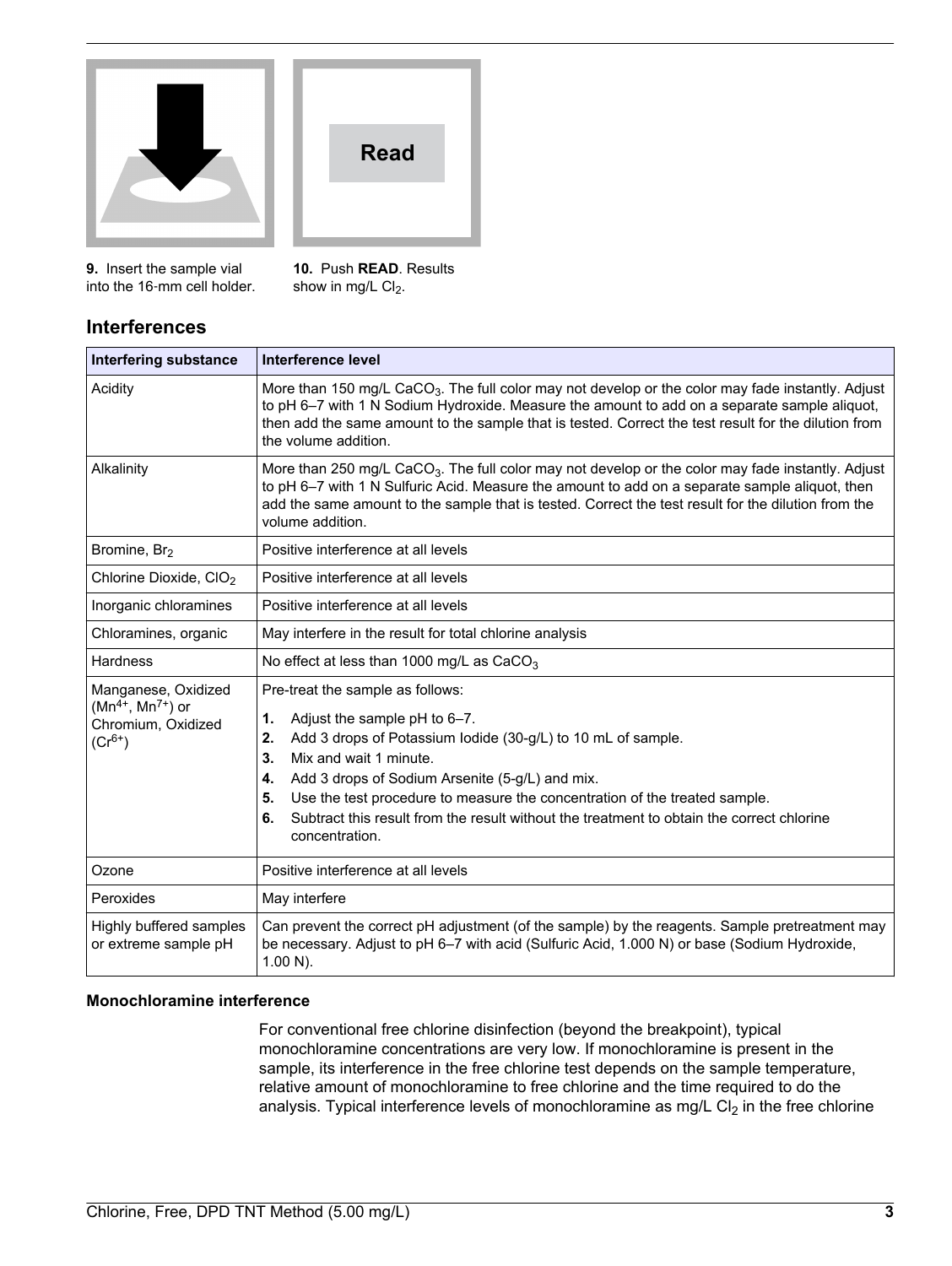test are shown in Table 2 (1 minute test time). Measure the monochloramine levels with method 10200 for Chloramine (Mono) and Free Ammonia.

| $NH2Cl$ (as $Cl2$ ) | 5 °C (41 °F) | 10 °C (50 °F) | 20 °C (68 °F) | 30 °C (83 °F) |
|---------------------|--------------|---------------|---------------|---------------|
| 1.2 $mg/L$          | 0.15         | 0.19          | 0.30          | 0.29          |
| $2.2 \text{ mg/L}$  | 0.35         | 0.38          | 0.55          | 0.61          |
| 3.2 mg/L            | 0.38         | 0.56          | 0.69          | 0.73          |

#### **Table 2 Monochloramine interference at different sample temperatures**

### **Accuracy check**

#### **Standard additions method (sample spike)**

Use the standard additions method (for applicable instruments) to validate the test procedure, reagents and instrument and to find if there is an interference in the sample. Items to collect:

- Chlorine Standard Solution, 2-mL PourRite® Ampule, 50–75 mg/L (use mg/L on label)
- Breaker, PourRite Ampules
- Pipet, TenSette<sup>®</sup>, 0.1–1.0 mL and tips
- **1.** Use the test procedure to measure the concentration of the sample, then keep the (unspiked) sample in the instrument.
- **2.** Go to the Standard Additions option in the instrument menu.
- **3.** Select the values for standard concentration, sample volume and spike volumes.
- **4.** Open the standard solution.
- **5.** Prepare three spiked samples: use the TenSette pipet to add 0.1 mL, 0.2 mL and 0.3 mL of the standard solution, respectively, to three 10-mL portions of fresh sample. Mix well.
- **6.** Use the test procedure to measure the concentration of each of the spiked samples. Start with the smallest sample spike. Measure each of the spiked samples in the instrument.
- **7.** Select **Graph** to compare the expected results to the actual results.

*Note: If the actual results are significantly different from the expected results, make sure that the sample volumes and sample spikes are measured accurately. The sample volumes and sample spikes that are used should agree with the selections in the standard additions menu. If the results are not within acceptable limits, the sample may contain an interference.*

### **Method performance**

The method performance data that follows was derived from laboratory tests that were measured on a spectrophotometer during ideal test conditions. Users can get different results under different test conditions.

| <b>Program</b> | <b>Standard</b> | Precision (95% confidence interval) | <b>Sensitivity</b><br>Concentration change per 0.010 Abs change |  |
|----------------|-----------------|-------------------------------------|-----------------------------------------------------------------|--|
| 89             | 2.68 mg/L $Cl2$ | 2.63–2.73 mg/L $Cl2$                | $0.03$ mg/L $Cl2$                                               |  |

### **Summary of method**

Chlorine in the sample as hypochlorous acid or hypochlorite ion (free chlorine or free available chlorine) immediately reacts with DPD (N,N-diethyl-p-phenylenediamine) indicator to form a pink color, the intensity of which is proportional to the chlorine concentration. The measurement wavelength is 530 nm for spectrophotometers or 520 nm for colorimeters.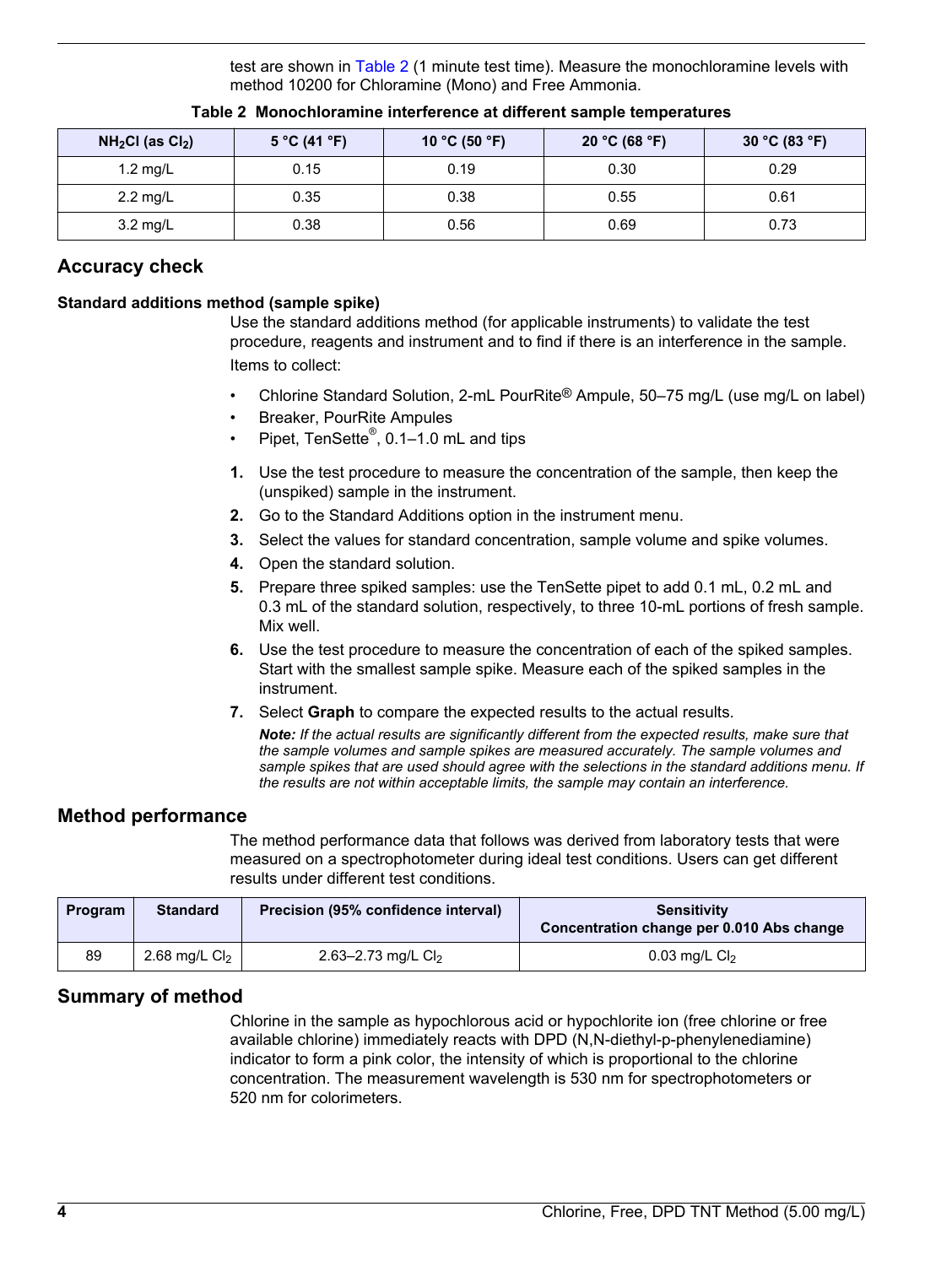# <span id="page-4-0"></span>**Consumables and replacement items**

## **Required reagents**

| <b>Description</b>                      | <b>Quantity/Test</b> | Unit         | Item no. |
|-----------------------------------------|----------------------|--------------|----------|
| Test 'N Tube™ DPD Free Chlorine Reagent |                      | $50$ /p $kg$ | 2105545  |

#### **Recommended standards and apparatus**

| <b>Description</b>                                             | Unit         | Item no. |
|----------------------------------------------------------------|--------------|----------|
| Chlorine Standard Solution, 10-mL Voluette® Ampule, 50-75 mg/L | $16$ /p $kg$ | 1426810  |
| Chlorine Standard Solution, 2-mL PourRite® Ampules, 50-75 mg/L | $20$ /pkg    | 1426820  |
| Chlorine Standard Solution, 2-mL PourRite® Ampules, 25-30 mg/L | $20$ /pkg    | 2630020  |
| Ampule Breaker, 2-mL PourRite <sup>®</sup> Ampules             | each         | 2484600  |
| Ampule Breaker, 10-mL Voluette <sup>®</sup> Ampules            | each         | 2196800  |

## **Optional reagents and apparatus**

| <b>Description</b>                                     | <b>Unit</b>       | Item no. |
|--------------------------------------------------------|-------------------|----------|
| Paper, pH, 0-14 pH range                               | 100/pkg           | 2601300  |
| Pipet, TenSette <sup>®</sup> , 0.1-1.0 mL              | each              | 1970001  |
| Pipet tips for TenSette® Pipet, 0.1-1.0 mL             | $50$ /p $kg$      | 2185696  |
| Pipet tips for TenSette <sup>®</sup> Pipet, 0.1-1.0 mL | 1000/pkg          | 2185628  |
| Potassium Iodide, 30-g/L                               | $100 \text{ mL}$  | 34332    |
| Sodium Arsenite, 5 g/L                                 | $100 \text{ mL}$  | 104732   |
| Sodium Hydroxide Standard Solution, 1.0 N              | <b>100 mL MDB</b> | 104532   |
| Sulfuric Acid Standard Solution, 1 N                   | 100 mL MDB        | 127032   |
| Test tube rack, stainless steel                        | each              | 1864100  |
| Thermometer, non-mercury, $-10$ to $+225$ °C           | each              | 2635700  |
| Wipes, disposable                                      | $280$ /pkg        | 2097000  |